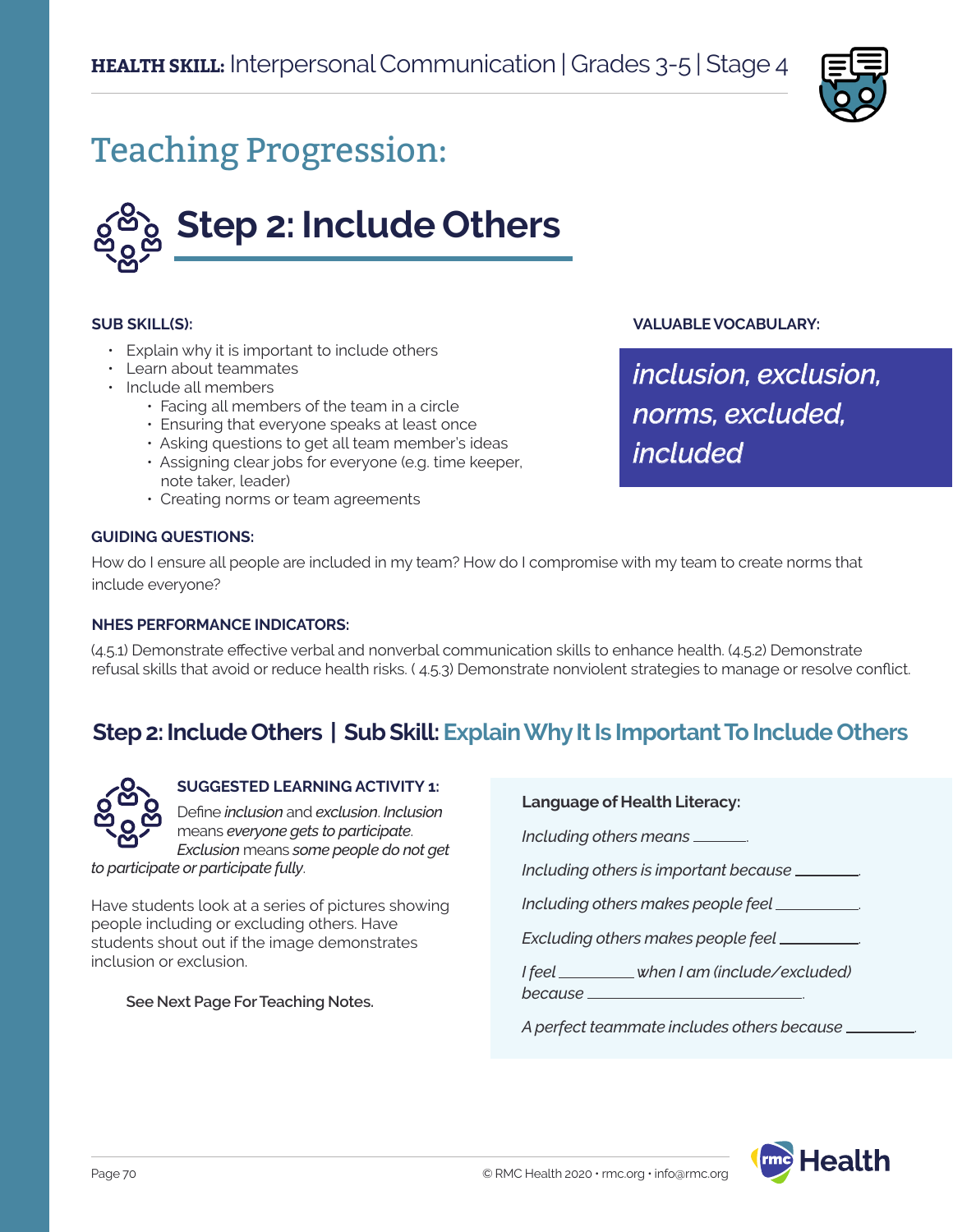

### Teaching Progression: **Step 2 | Include Others (Cont.)**

#### **TEACHING NOTES:**

• Use other definitions that meet the needs of your students.



#### **SUGGESTED LEARNING ACTIVITY 2:**

To have students understand the impact of inclusion and exclusion, ask students the following questions:

- How do people feel when they are included?
- How do people feel when they are excluded?
- Why do we need to talk about inclusion when we are working to build a team?



### **SUGGESTED LEARNING ACTIVITY 3:**

Reference the "perfect teammate" chart from Step 1. Ask students the following questions:

- Do good teammates make us feel included or excluded?
- Why do you think it is important for all team members to feel included?
- What happens to a team if members feel excluded?
- What are the major factors that make people in teams feel excluded?



### **SUGGESTED LEARNING ACTIVITY 4:**

Read students a story about a character who did not feel included. Throughout the story, pause and ask students what actions are making the character feel excluded. Ask students how they think the character feels.

After the story, ask students to discuss their personal experiences:

- How does it feel to be included?
- How do certain people make you feel included?
- Explain a time you felt excluded. How did it feel to be excluded?
- What did people do that made you feel excluded?

#### **TEACHING NOTES:**

- See the *Resource Bank* below for suggested book list.
- Model and provide the *Language of Health Literacy* to support students explaining the impact of inclusion and exclusion.

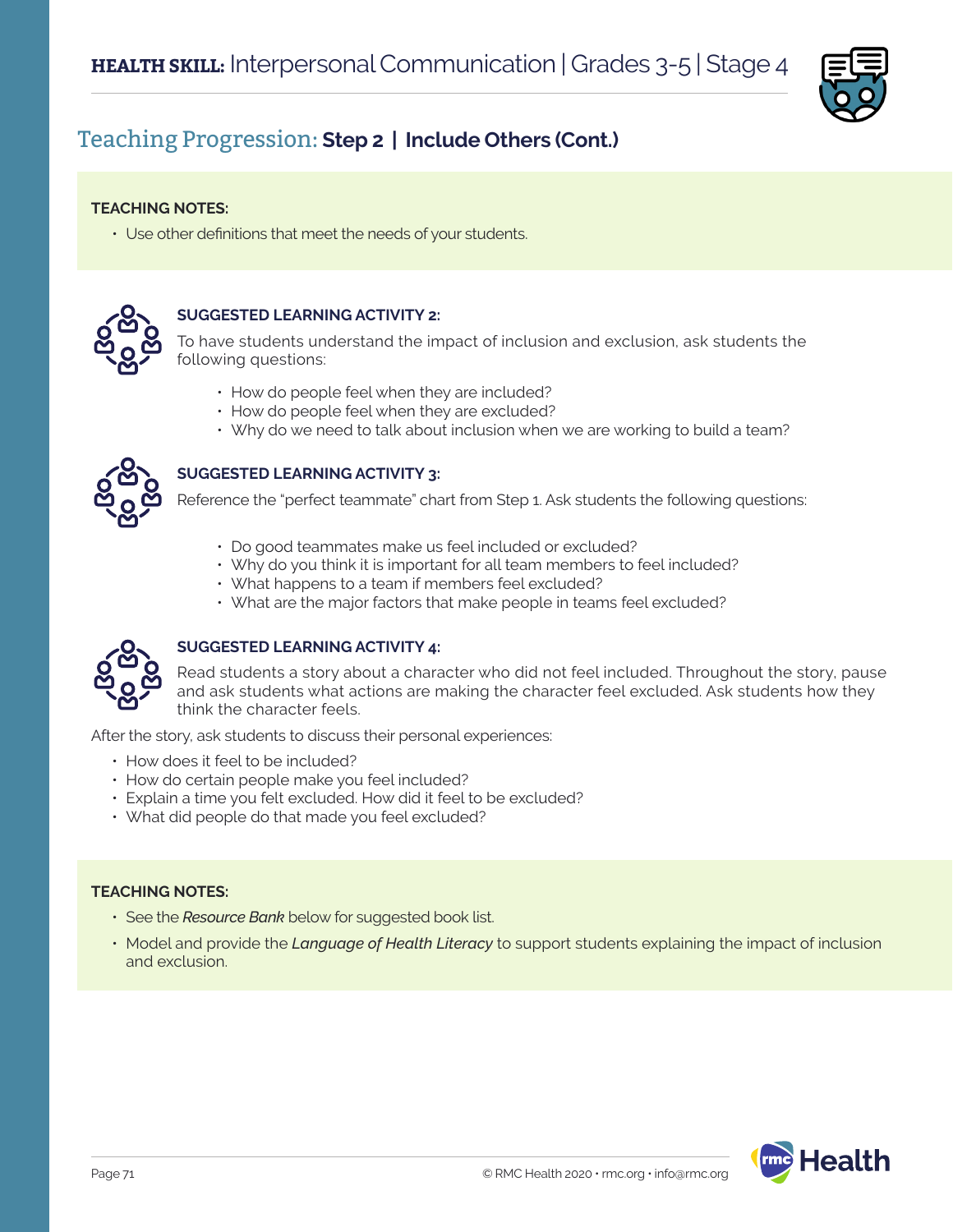

# Teaching Progression: **Step 2 | Include Others (Cont.)**

# **Step 2: Inlcude Others | Sub Skill: Get To Know Teammates**



### **SUGGESTED LEARNING ACTIVITY 1:**

Explain to students that one way to include others is to learn more about them. Tell students that asking teammates about who they are as people is a great strategy

for making everyone feel included and welcome. Give students a classmate scavenger hunt. Have students use this scavenger hunt to get to know the different experiences of all their classmates.

Once the activity is complete, ask students:

- What is something new you learned about a classmate today?
- $\cdot$  Who in the class do you think would be our  $\_\_\_\$ expert? (Fill in with different ideas from scavenger hunt like football, music, travel.)
- How can all these different experiences make our class stronger?

#### **Language of Health Literacy:**

| Do you like                 |   |
|-----------------------------|---|
| How do you feel about _____ |   |
| Have you ever __________    |   |
| What do you think of _____  | 2 |
| Do you have _______         |   |

#### **TEACHING NOTES:**

- See *Resource Bank* below for scavenger hunt examples.
- Model and provide question-stems from the *Language of Health Literacy* to make sure students are asking questions to learn more about their classmates.

# **Step 2: Include Others | Sub Skill: Include All Members**



**SUGGESTED LEARNING ACTIVITY 1:** Tell students that there are additional

strategies their teams can use to make all people feel included. Give students a list of specific strategies to try during the upcoming

**Language of Health Literacy:**

*I* will \_\_\_\_\_\_\_\_\_\_\_ to make sure everyone is included.

strategy. Debrief with students after each strategy how using the strategy would help include all members of a team.

Possible strategies include:

- Facing all members of the team in a circle
- Ensuring that everyone speaks at least once

group activity. Provide examples and models for each

- Asking questions to get all team member's ideas
- Assigning clear jobs for everyone (e.g. time keeper, note taker, leader)
- Creating norms or team agreements